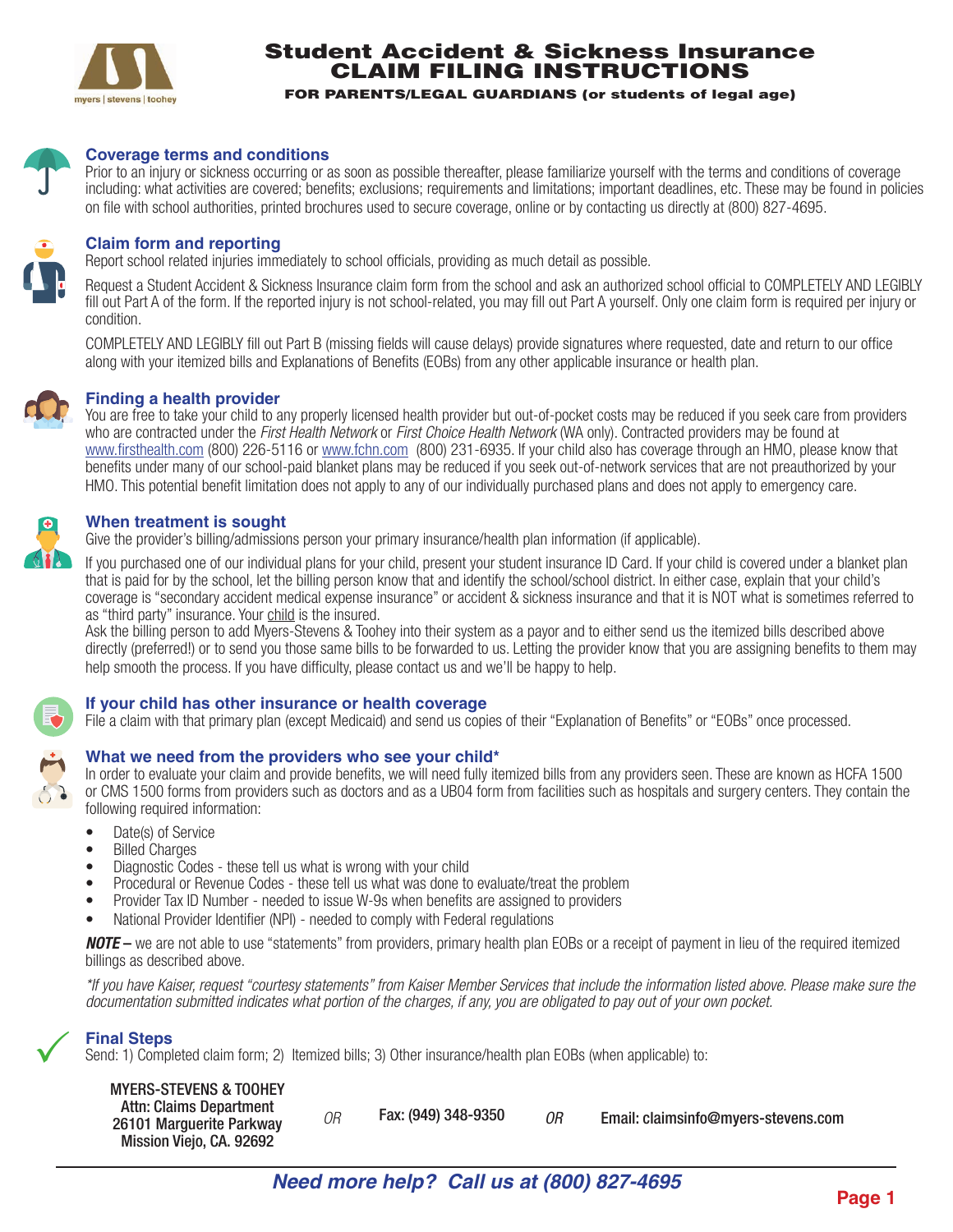

## STUDENT ACCIDENT & SICKNESS INSURANCE CLAIM FORM

| <b>PART A</b>                                                                                                                                                                                                                                                                                                                                                                                                                                                                                                                                                                                                                                                                                                                                                                                                                                                                                                                                                                                                                                                                                                                                                                                                                                                                                                                                                                                                                                |                                                                    |                                             |                                                   |                |                                                                                                                                              |                                                                                                                                |                                   | SCHOOL STATEMENT (Parent or legal guardian may complete Part A if injury is not school related) |                                  |                 |
|----------------------------------------------------------------------------------------------------------------------------------------------------------------------------------------------------------------------------------------------------------------------------------------------------------------------------------------------------------------------------------------------------------------------------------------------------------------------------------------------------------------------------------------------------------------------------------------------------------------------------------------------------------------------------------------------------------------------------------------------------------------------------------------------------------------------------------------------------------------------------------------------------------------------------------------------------------------------------------------------------------------------------------------------------------------------------------------------------------------------------------------------------------------------------------------------------------------------------------------------------------------------------------------------------------------------------------------------------------------------------------------------------------------------------------------------|--------------------------------------------------------------------|---------------------------------------------|---------------------------------------------------|----------------|----------------------------------------------------------------------------------------------------------------------------------------------|--------------------------------------------------------------------------------------------------------------------------------|-----------------------------------|-------------------------------------------------------------------------------------------------|----------------------------------|-----------------|
| NAME OF CLAIMANT                                                                                                                                                                                                                                                                                                                                                                                                                                                                                                                                                                                                                                                                                                                                                                                                                                                                                                                                                                                                                                                                                                                                                                                                                                                                                                                                                                                                                             | <b>FIRST</b>                                                       | MI                                          |                                                   | LAST           |                                                                                                                                              | AGE                                                                                                                            | GRADE                             | $\Box$ FEMALE $\Box$ MALE                                                                       | DATE OF BIRTH<br>MO<br>$I^{DAY}$ | $I^{\text{YR}}$ |
| ADDRESS OF CLAIMANT                                                                                                                                                                                                                                                                                                                                                                                                                                                                                                                                                                                                                                                                                                                                                                                                                                                                                                                                                                                                                                                                                                                                                                                                                                                                                                                                                                                                                          |                                                                    |                                             |                                                   | <b>CITY</b>    |                                                                                                                                              |                                                                                                                                | <b>STATE</b>                      | ZIP CODE                                                                                        |                                  |                 |
| IS THE CLAIMANT A:                                                                                                                                                                                                                                                                                                                                                                                                                                                                                                                                                                                                                                                                                                                                                                                                                                                                                                                                                                                                                                                                                                                                                                                                                                                                                                                                                                                                                           | $\Box$ STUDENT<br>$\Box$ STAFF<br>$\Box$ OTHER<br>$\Box$ VOLUNTEER |                                             |                                                   |                |                                                                                                                                              |                                                                                                                                | ID # FROM ID CARD (If applicable) |                                                                                                 |                                  |                 |
| NAME OF SCHOOL                                                                                                                                                                                                                                                                                                                                                                                                                                                                                                                                                                                                                                                                                                                                                                                                                                                                                                                                                                                                                                                                                                                                                                                                                                                                                                                                                                                                                               |                                                                    |                                             |                                                   |                |                                                                                                                                              |                                                                                                                                | NAME OF DISTRICT (if applicable)  |                                                                                                 |                                  |                 |
| SCHOOL MAILING ADDRESS                                                                                                                                                                                                                                                                                                                                                                                                                                                                                                                                                                                                                                                                                                                                                                                                                                                                                                                                                                                                                                                                                                                                                                                                                                                                                                                                                                                                                       |                                                                    | <b>CITY</b>                                 |                                                   | ZIP CODE       | <b>INJURY</b><br>□ Interscholastic Practice<br>□ Interscholastic Game □ P.E. □ Classroom<br>OCCURED: □ Travel □ At Home □ Field Trip □ Other |                                                                                                                                |                                   |                                                                                                 |                                  |                 |
| WAS THE CLAIMANT PARTICIPATING IN A SPORT NOT SCHOOL SPONSORED AND SUPERVISED?<br>$\overline{\phantom{1}}$ YES<br>$\Box$ NO<br>IF YES, LIST NAME OF SPORTS ORGANIZATION:                                                                                                                                                                                                                                                                                                                                                                                                                                                                                                                                                                                                                                                                                                                                                                                                                                                                                                                                                                                                                                                                                                                                                                                                                                                                     |                                                                    |                                             |                                                   |                |                                                                                                                                              | DOES THE SCHOOL HAVE ANY RECORD OF ANY HEALTH COVERAGE FOR THE CLAIMANT?<br>YES $\Box$<br>$NO$ $\Box$<br>If YES, name of plan: |                                   |                                                                                                 |                                  |                 |
| DATE OF INJURY/ONSET OF SICKNESS<br>DAY<br>MO<br>YR                                                                                                                                                                                                                                                                                                                                                                                                                                                                                                                                                                                                                                                                                                                                                                                                                                                                                                                                                                                                                                                                                                                                                                                                                                                                                                                                                                                          | TIME OF INJURY                                                     | $AM$ / $PM$<br>(CIRCLE ONE)                 | WHAT PART OF THE BODY WAS INJURED?<br>$\Box$ LEFT |                | $\Box$ RIGHT                                                                                                                                 |                                                                                                                                | $\Box$ YES $\Box$ NO              | HAS THE CLAIMANT SUFFERED FROM SAME OR SIMILAR CONDITION BEFORE?<br>IF YES, WHEN?               |                                  |                 |
| PROVIDE DETAILS ON HOW AND WHERE THE INJURY OR ILLNESS OCCURRED. PLEASE BE SPECIFIC                                                                                                                                                                                                                                                                                                                                                                                                                                                                                                                                                                                                                                                                                                                                                                                                                                                                                                                                                                                                                                                                                                                                                                                                                                                                                                                                                          |                                                                    |                                             |                                                   |                |                                                                                                                                              |                                                                                                                                |                                   |                                                                                                 |                                  |                 |
| NAME AND TITLE OF SUPERVISING OFFICIAL AT TIME OF INJURY                                                                                                                                                                                                                                                                                                                                                                                                                                                                                                                                                                                                                                                                                                                                                                                                                                                                                                                                                                                                                                                                                                                                                                                                                                                                                                                                                                                     |                                                                    |                                             |                                                   |                | WAS HE/SHE A WITNESS TO THE ACCIDENT?                                                                                                        |                                                                                                                                | $\Box$ YES                        | $\square$ NO                                                                                    | DATE SCHOOL WAS NOTIFIED         | $\prime$        |
| NAME AND TITLE OF OFFICIAL COMPLETING FORM                                                                                                                                                                                                                                                                                                                                                                                                                                                                                                                                                                                                                                                                                                                                                                                                                                                                                                                                                                                                                                                                                                                                                                                                                                                                                                                                                                                                   |                                                                    |                                             | SIGNATURE<br>X                                    |                |                                                                                                                                              |                                                                                                                                | <b>DATE SIGNED</b>                |                                                                                                 | SCHOOL TELEPHONE NUMBER          |                 |
| <b>PART B</b>                                                                                                                                                                                                                                                                                                                                                                                                                                                                                                                                                                                                                                                                                                                                                                                                                                                                                                                                                                                                                                                                                                                                                                                                                                                                                                                                                                                                                                |                                                                    | <b>PARENT OR LEGAL GUARDIAN INFORMATION</b> |                                                   |                |                                                                                                                                              |                                                                                                                                |                                   |                                                                                                 |                                  |                 |
| NAME OF CLAIMANT'S PRIMARY PHYSICIAN                                                                                                                                                                                                                                                                                                                                                                                                                                                                                                                                                                                                                                                                                                                                                                                                                                                                                                                                                                                                                                                                                                                                                                                                                                                                                                                                                                                                         |                                                                    |                                             |                                                   | <b>ADDRESS</b> |                                                                                                                                              |                                                                                                                                |                                   |                                                                                                 | PHONE NUMBER                     |                 |
| IS THE CLAIMANT COVERED, DIRECTLY AND/OR AS A DEPENDENT UNDER ANY OTHER INSURANCE OR HEALTH PLAN(S)?<br>IF YES, NAME OF PLAN(S)                                                                                                                                                                                                                                                                                                                                                                                                                                                                                                                                                                                                                                                                                                                                                                                                                                                                                                                                                                                                                                                                                                                                                                                                                                                                                                              |                                                                    |                                             |                                                   |                | $\Box$ YES                                                                                                                                   | $\Box$ NO                                                                                                                      |                                   |                                                                                                 | POLICY NUMBER(S)                 |                 |
| NAME OF CLAIMANT'S EMPLOYER (if applicable)                                                                                                                                                                                                                                                                                                                                                                                                                                                                                                                                                                                                                                                                                                                                                                                                                                                                                                                                                                                                                                                                                                                                                                                                                                                                                                                                                                                                  |                                                                    |                                             |                                                   | <b>ADDRESS</b> |                                                                                                                                              |                                                                                                                                |                                   |                                                                                                 | PHONE NUMBER                     |                 |
| NAME OF FATHER OR LEGAL MALE GUARDIAN                                                                                                                                                                                                                                                                                                                                                                                                                                                                                                                                                                                                                                                                                                                                                                                                                                                                                                                                                                                                                                                                                                                                                                                                                                                                                                                                                                                                        |                                                                    |                                             |                                                   |                | MOBILE TELEPHONE NO.                                                                                                                         |                                                                                                                                |                                   |                                                                                                 | HOME TELEPHONE NO.               |                 |
| ADDRESS                                                                                                                                                                                                                                                                                                                                                                                                                                                                                                                                                                                                                                                                                                                                                                                                                                                                                                                                                                                                                                                                                                                                                                                                                                                                                                                                                                                                                                      |                                                                    |                                             | <b>CITY</b>                                       |                |                                                                                                                                              | <b>STATE</b>                                                                                                                   | ZIP CODE                          |                                                                                                 |                                  |                 |
| WORK TELEPHONE<br>NAME OF EMPLOYER<br>Self Employed Part Time Intermployed                                                                                                                                                                                                                                                                                                                                                                                                                                                                                                                                                                                                                                                                                                                                                                                                                                                                                                                                                                                                                                                                                                                                                                                                                                                                                                                                                                   |                                                                    |                                             |                                                   |                |                                                                                                                                              |                                                                                                                                |                                   |                                                                                                 |                                  |                 |
| ADDRESS OF EMPLOYER                                                                                                                                                                                                                                                                                                                                                                                                                                                                                                                                                                                                                                                                                                                                                                                                                                                                                                                                                                                                                                                                                                                                                                                                                                                                                                                                                                                                                          |                                                                    |                                             | <b>CITY</b>                                       |                |                                                                                                                                              |                                                                                                                                | <b>STATE</b>                      | ZIP CODE                                                                                        |                                  |                 |
| NAME OF MOTHER OR LEGAL FEMALE GUARDIAN                                                                                                                                                                                                                                                                                                                                                                                                                                                                                                                                                                                                                                                                                                                                                                                                                                                                                                                                                                                                                                                                                                                                                                                                                                                                                                                                                                                                      |                                                                    |                                             |                                                   |                | MOBILE TELEPHONE NO.                                                                                                                         |                                                                                                                                |                                   |                                                                                                 | HOME TELEPHONE NO.               |                 |
| <b>ADDRESS</b>                                                                                                                                                                                                                                                                                                                                                                                                                                                                                                                                                                                                                                                                                                                                                                                                                                                                                                                                                                                                                                                                                                                                                                                                                                                                                                                                                                                                                               |                                                                    |                                             | <b>CITY</b>                                       |                |                                                                                                                                              |                                                                                                                                | <b>STATE</b>                      | ZIP CODE                                                                                        |                                  |                 |
| NAME OF EMPLOYER                                                                                                                                                                                                                                                                                                                                                                                                                                                                                                                                                                                                                                                                                                                                                                                                                                                                                                                                                                                                                                                                                                                                                                                                                                                                                                                                                                                                                             | □ Self Employed □ Part Time □ Unemployed                           |                                             |                                                   |                |                                                                                                                                              |                                                                                                                                |                                   | WORK TELEPHONE                                                                                  |                                  |                 |
| ADDRESS OF EMPLOYER                                                                                                                                                                                                                                                                                                                                                                                                                                                                                                                                                                                                                                                                                                                                                                                                                                                                                                                                                                                                                                                                                                                                                                                                                                                                                                                                                                                                                          |                                                                    |                                             | <b>CITY</b>                                       |                |                                                                                                                                              |                                                                                                                                | <b>STATE</b>                      | ZIP CODE                                                                                        |                                  |                 |
| AUTHORIZATION: I hereby authorize any School, Participating Organization, Policyholder, trust, employer, insurance company, health plan, medical/dental provider or other person or entity to release any<br>information/documentation needed to process this claim to Myers-Stevens & Toohey & Co., Inc. (MST) or its insuring company when requested by them to do so. This may include but is not limited to:<br>details of the reported loss; identification of witnesses and supervisors; verification of other insurance or health coverage; coverage terms; explanations of benefits; complete health records including those<br>involving mental/emotional disorders and substance abuse; prescription drug history and fully itemized bills in the form of CMS/HCFA 1500s and UB04s. If the claim is reportedly the result of participating<br>in a School, Participating Organization or Policyholder activity, I authorize MST to share information concerning this claim as necessary with representatives of the School, Participating Organization or<br>Policyholder as applicable. I understand that the authorization to release claim-related information/documentation to MST will terminate two years from the date of signature unless terminated in writing on<br>an earlier date by me. A photo static/digital copy of this authorization shall be considered as valid and effective as the original.<br>NAME<br>DATE |                                                                    |                                             |                                                   |                |                                                                                                                                              |                                                                                                                                |                                   |                                                                                                 |                                  |                 |
| ASSIGNMENT OF BENEFITS: I authorize the payment of benefits directly to the provider(s) of services and/or supplies associated with this claim.                                                                                                                                                                                                                                                                                                                                                                                                                                                                                                                                                                                                                                                                                                                                                                                                                                                                                                                                                                                                                                                                                                                                                                                                                                                                                              |                                                                    |                                             |                                                   |                |                                                                                                                                              |                                                                                                                                |                                   |                                                                                                 |                                  |                 |
| NAME                                                                                                                                                                                                                                                                                                                                                                                                                                                                                                                                                                                                                                                                                                                                                                                                                                                                                                                                                                                                                                                                                                                                                                                                                                                                                                                                                                                                                                         |                                                                    | RELATIONSHIP TO CLAIMANT                    |                                                   |                |                                                                                                                                              |                                                                                                                                | SIGNATURE X                       |                                                                                                 | DATE                             |                 |
| FRAUD WARNING: Any person who knowingly and with intent to defraud any insurance company or other persons, files a statement of claim containing any materially false information, or conceals for the<br>purpose of misleading, information concerning any fact material thereto commits a fraudulent insurance act, which is a crime, subject to criminal prosecution and/or civil penalties.<br>I have read and acknowledge the General Fraud Warning above and the specific version for my state on the reverse side.                                                                                                                                                                                                                                                                                                                                                                                                                                                                                                                                                                                                                                                                                                                                                                                                                                                                                                                    |                                                                    |                                             |                                                   |                |                                                                                                                                              |                                                                                                                                |                                   |                                                                                                 |                                  |                 |
| NAME                                                                                                                                                                                                                                                                                                                                                                                                                                                                                                                                                                                                                                                                                                                                                                                                                                                                                                                                                                                                                                                                                                                                                                                                                                                                                                                                                                                                                                         |                                                                    |                                             |                                                   |                |                                                                                                                                              |                                                                                                                                |                                   |                                                                                                 | DATE                             |                 |